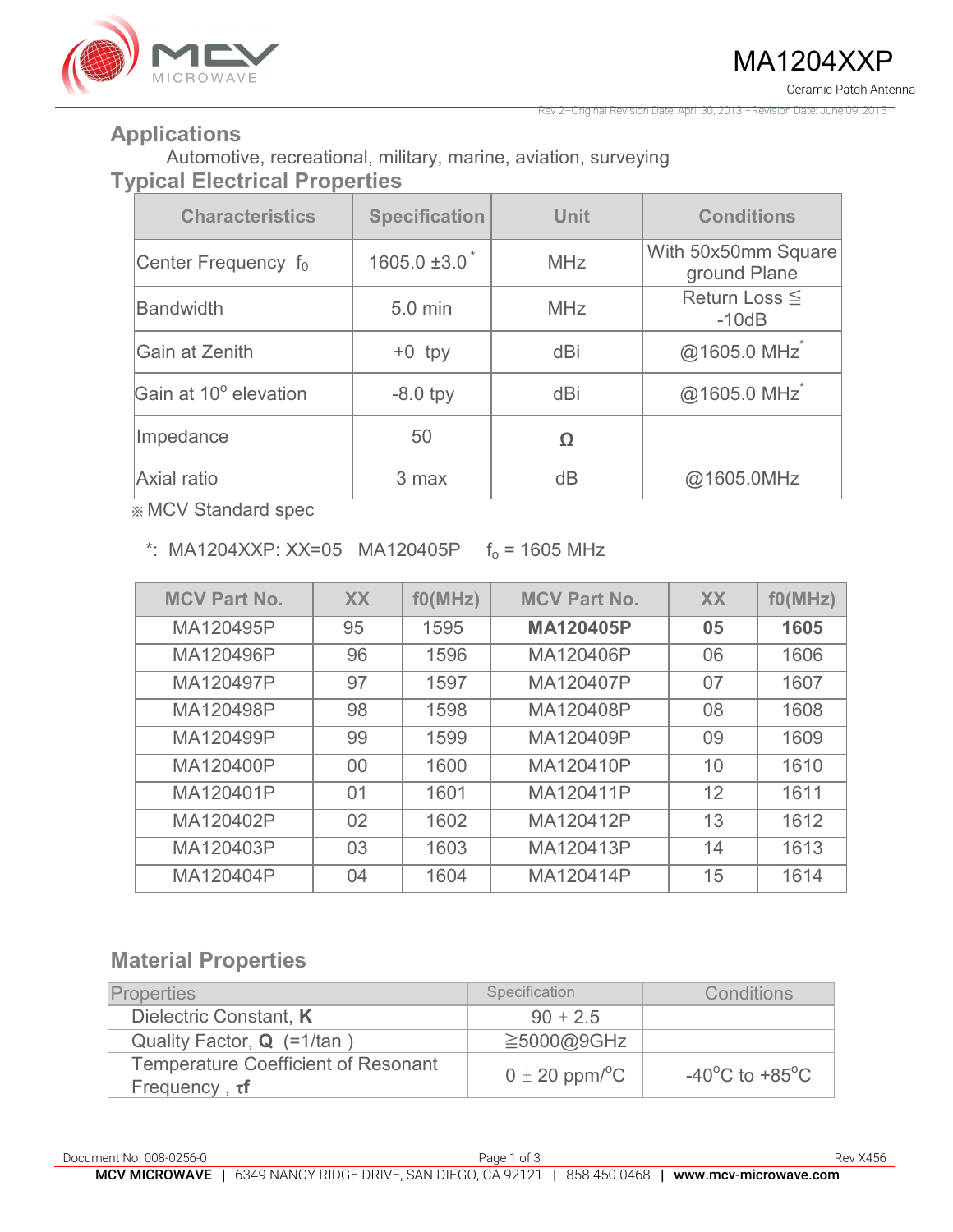

MA1204XXP Ceramic Patch Antenna

Rev 2–Original Revision Date: April 30, 2013 –Revision Date: June 09, 2015

# **Product Dimensions**



Units: mm

# **Reflection Coefficient**

| CH2 $S_{11}/M$ log MAG 10 dB/ REF 0 dB |  |  | 1 605. \$00 000 MHz |  |
|----------------------------------------|--|--|---------------------|--|
| MARKER 1                               |  |  |                     |  |
| 1.6053 \$Hz                            |  |  |                     |  |
|                                        |  |  |                     |  |
|                                        |  |  |                     |  |
|                                        |  |  |                     |  |
|                                        |  |  |                     |  |
|                                        |  |  |                     |  |
| $\mathcal{F}^{\pm}_{\mathcal{F}}$      |  |  |                     |  |
|                                        |  |  |                     |  |